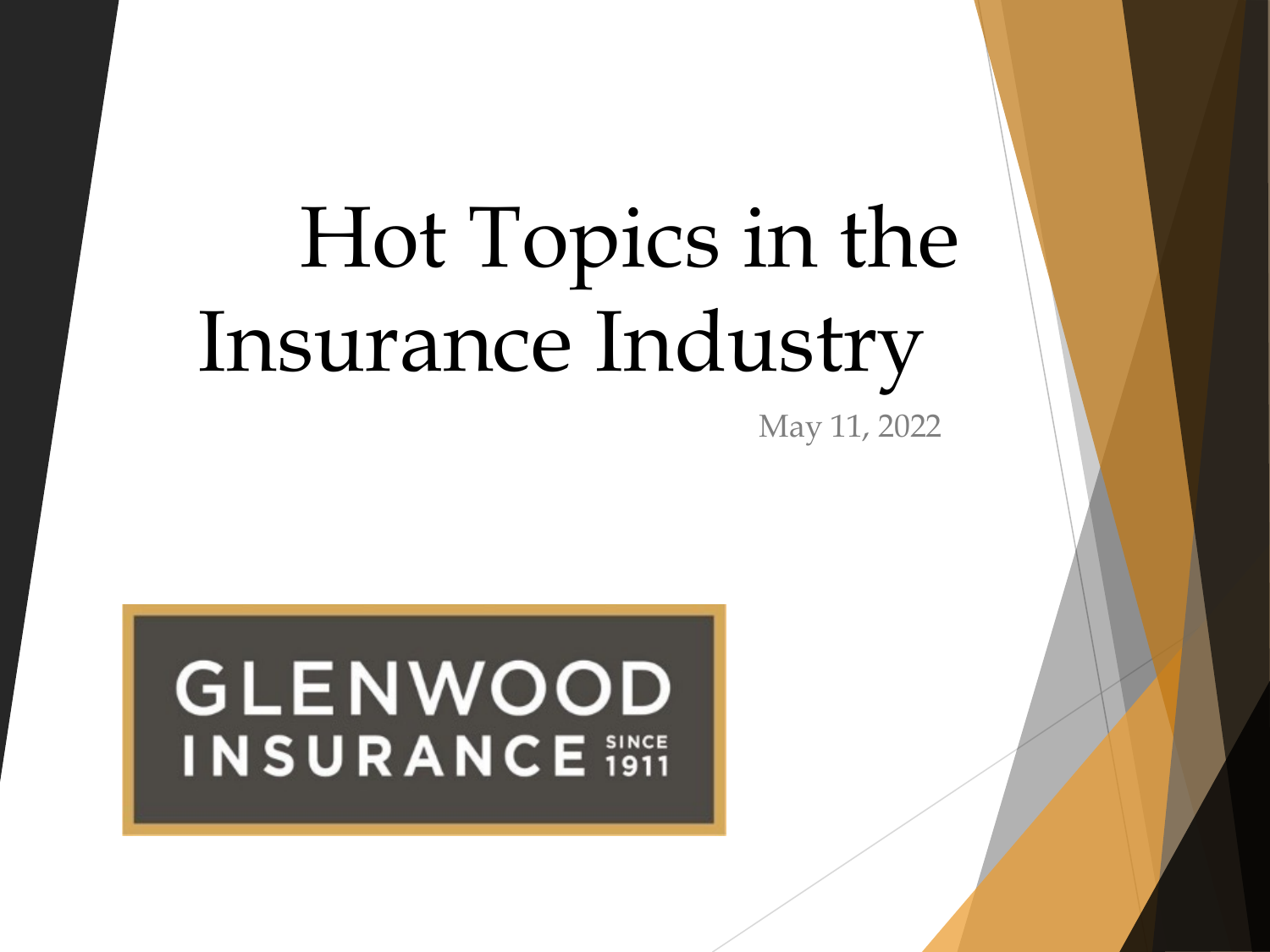### **Glenwood Insurance Agency**



Glenwood Insurance is an independent insurance agency located in the heart of Colorado. GIA has insured businesses, families and individuals for more than a century. Respect, integrity, service, excellence and empathy are the promises we make to our clients, employees and communities, each and every day.

### **Nettie Avery, CIC – Large Commercial Insurance Consultant**



**Email:** nettiea@glenwoodins.com **Direct:** (970) 384-8320

- $\triangleright$  Over 30 years' insurance experience
- $\triangleright$  Specialist in Large Commercial
	- $\triangleright$  Tourist and Hospitality Industry
	- Ø Hot Springs Risks for 10 years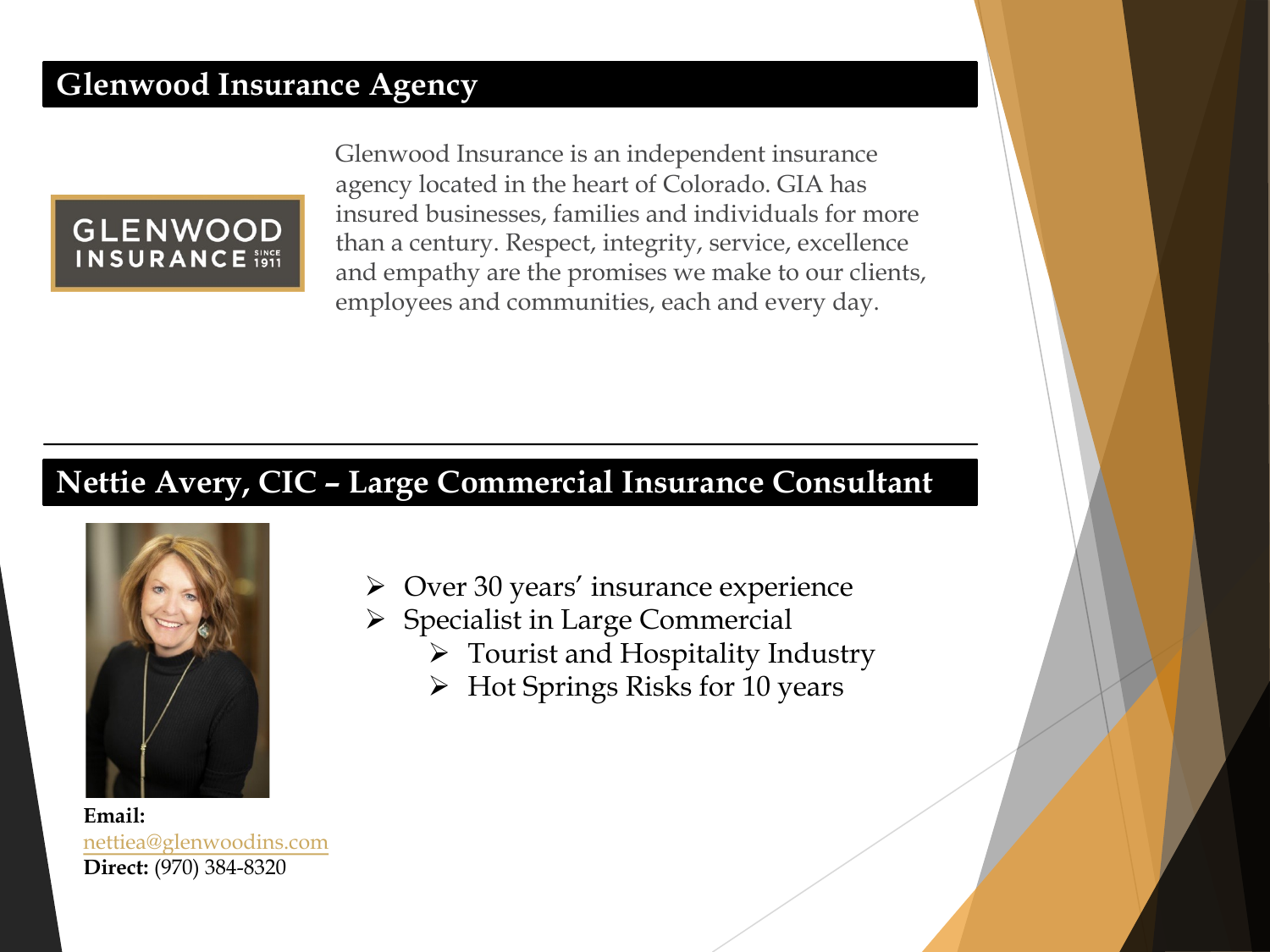### **Topics Worth Repeating from 2021 Conference**

### Ø **Insurance is a financial tool**

Ø Funds unexpected Losses

## Ø **Find your appetite for Risk**

- Ø Choose your Deductible
- Ø Consider coverage benefit versus premium cost

# Ø **Review limits and exposure annually**

- Ø **Consider Business Income**
- Ø **Consider Ordinance & Law**

# GLENWO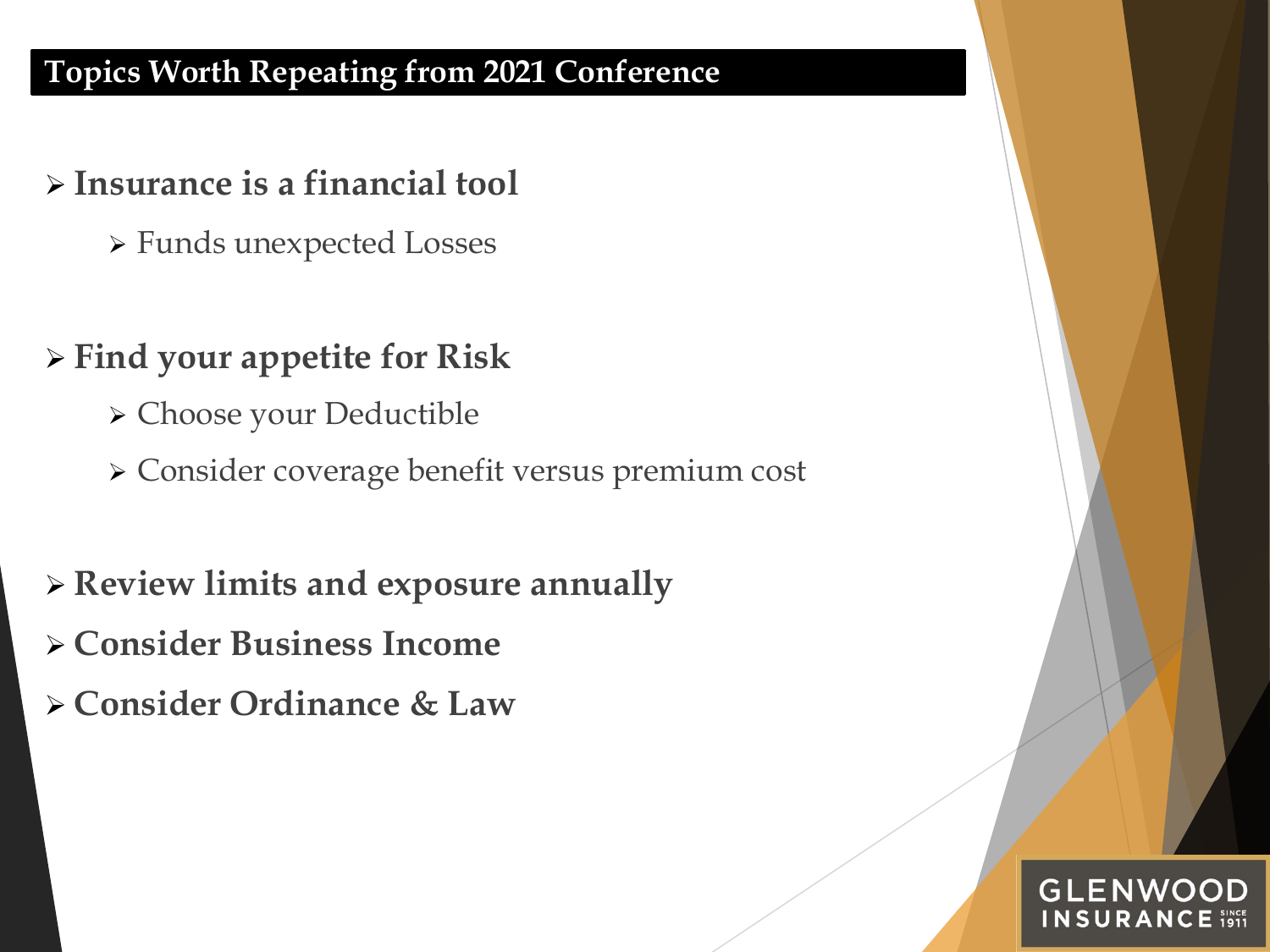- Ø **Property Pains**
- Ø **Cyber Exposure**
- Ø **Insurance Program for HSA Members**

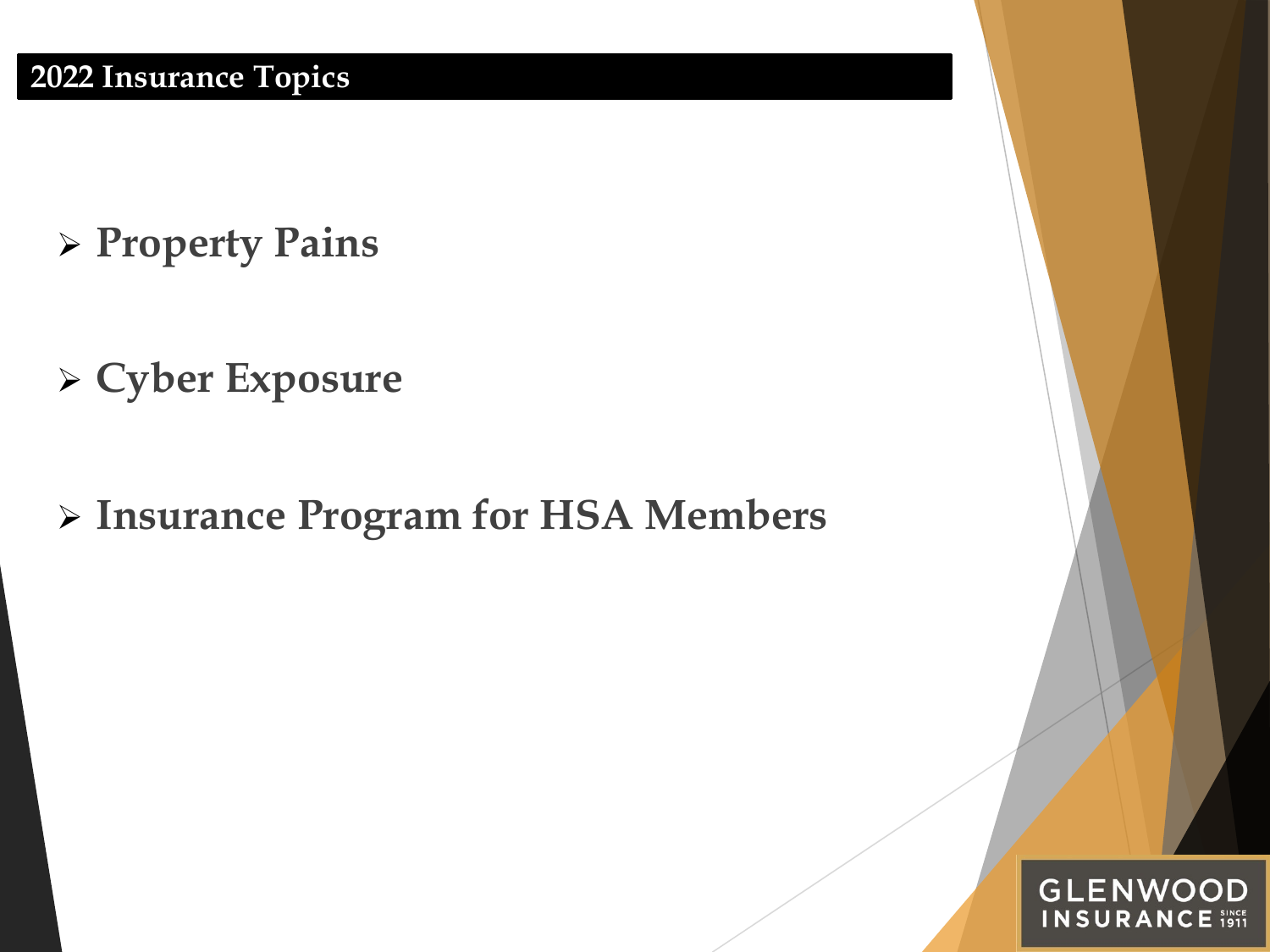### Ø **Increase Cost of Construction**

- $\triangleright$  Supply Chain
- Ø Increased Cost of Construction

### Ø **Increased Occurrence of Wildfire**

- $\triangleright$  Frequency and Location
- Ø **Wildfire Mapping**
	- Ø Vegetation Density
	- Ø Hydration levels
	- Ø Slope Traditional Wind flow
- Ø **Protection Class** 
	- $\triangleright$  Still Valid?

Ø **Company Response**

- Ø Limit Appetite/Lower Limits
- Ø Increase Premium
- $\triangleright$  Non-renew
- Ø **California's Answer**
	- $\triangleright$  Fair Plan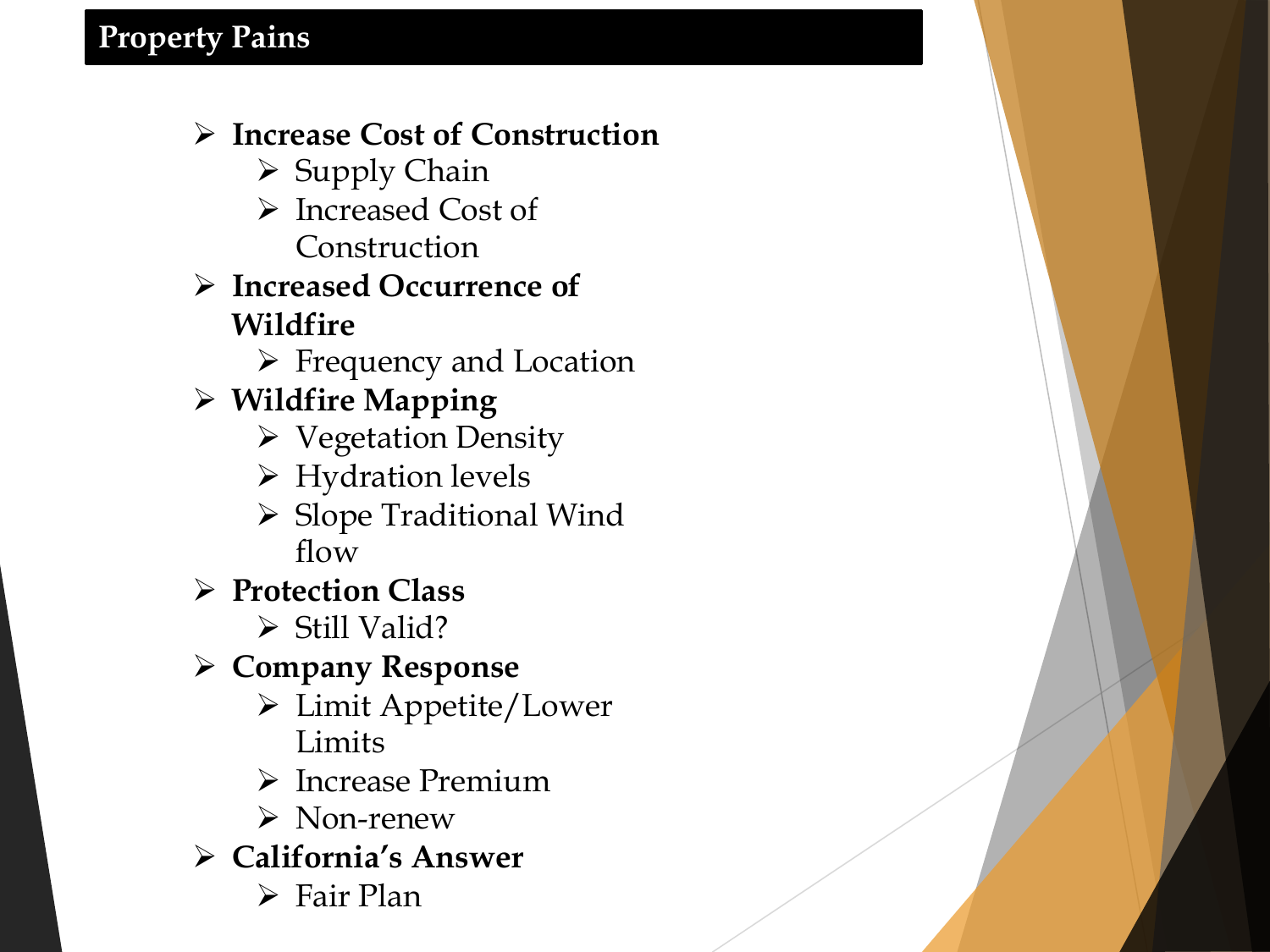### **Wildfire Mapping**





# **GLENWOOD**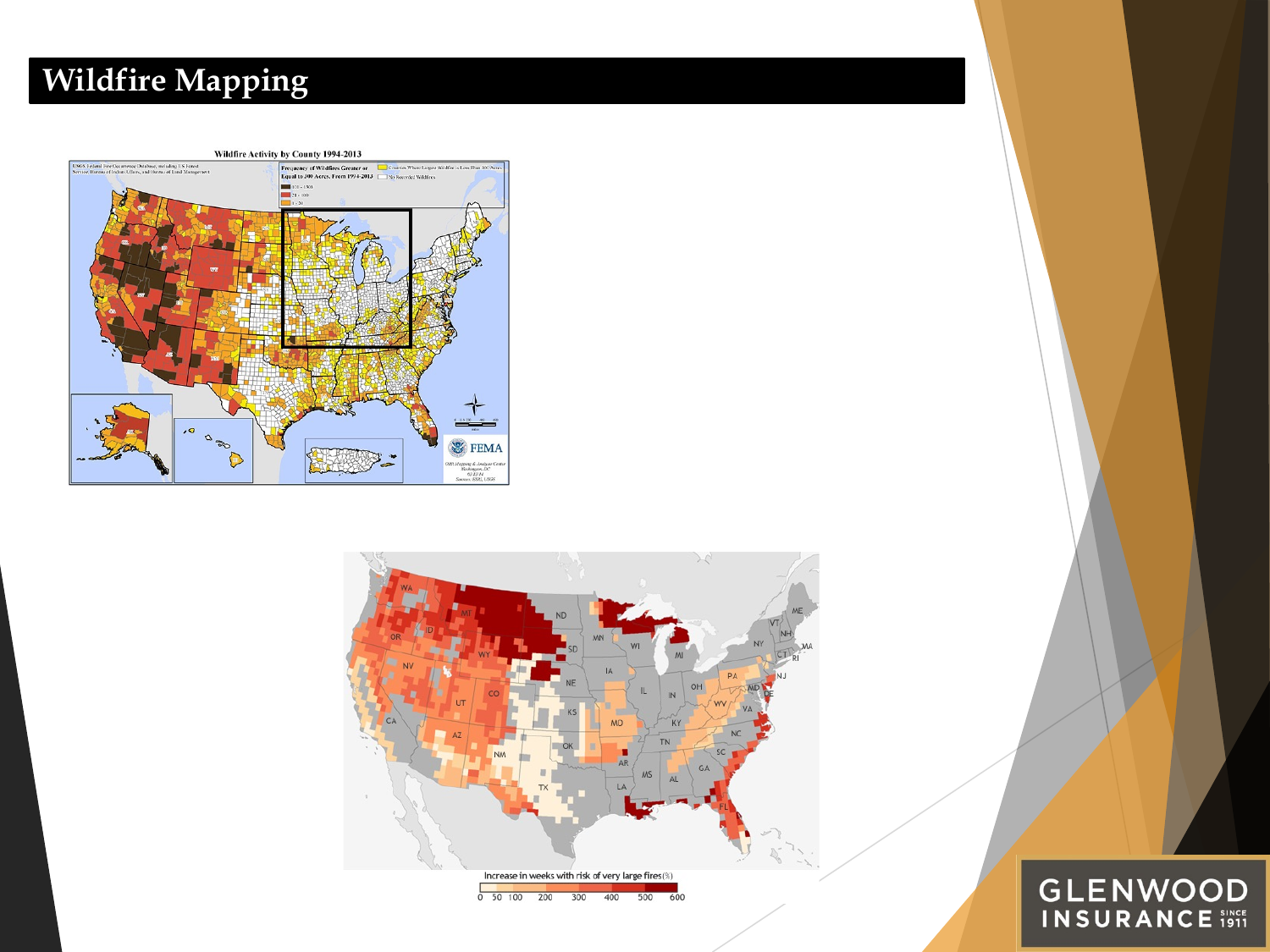### **Property Pains Continued**

Ø **Future of the Community Protection Class**

### Ø **Company Response**

- Ø Limit Appetite/Lower Limits
- Ø Increase Premium
- $\triangleright$  Non-renew
- Ø **California's Answer**
	- Ø **California Fair Plan**
		- Ø Companies Required to Provide Basic Coverage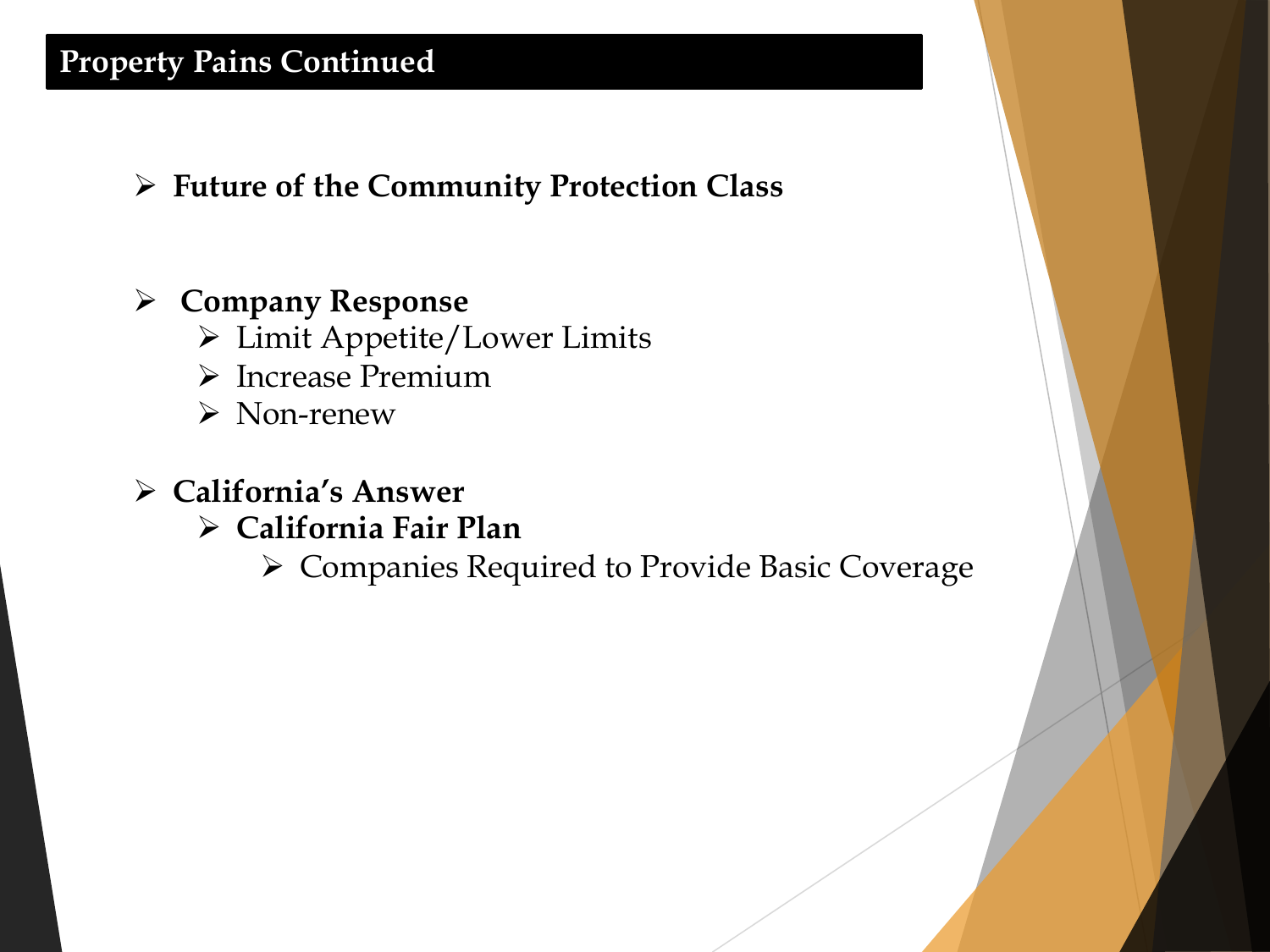### **Cyber Risk-**

### Ø **Cyber-**

- Ø **Threat is real** 
	- Ø Increased Computer Usage
	- $\triangleright$  Trickery in Phishing
	- $\triangleright$  Data Extortion
	- $\triangleright$  Ransomware

#### Ø **Insurance Company Response to Increased Threats**

- Ø Change Appetite/Lower Limit
- Ø Higher Premium
- Ø Requiring Tighter Controls
	- Ø **Multi Factor Authentication**
		- $\triangleright$  Way to protect computer data

#### **GLENWOOD INSURANCE i911**